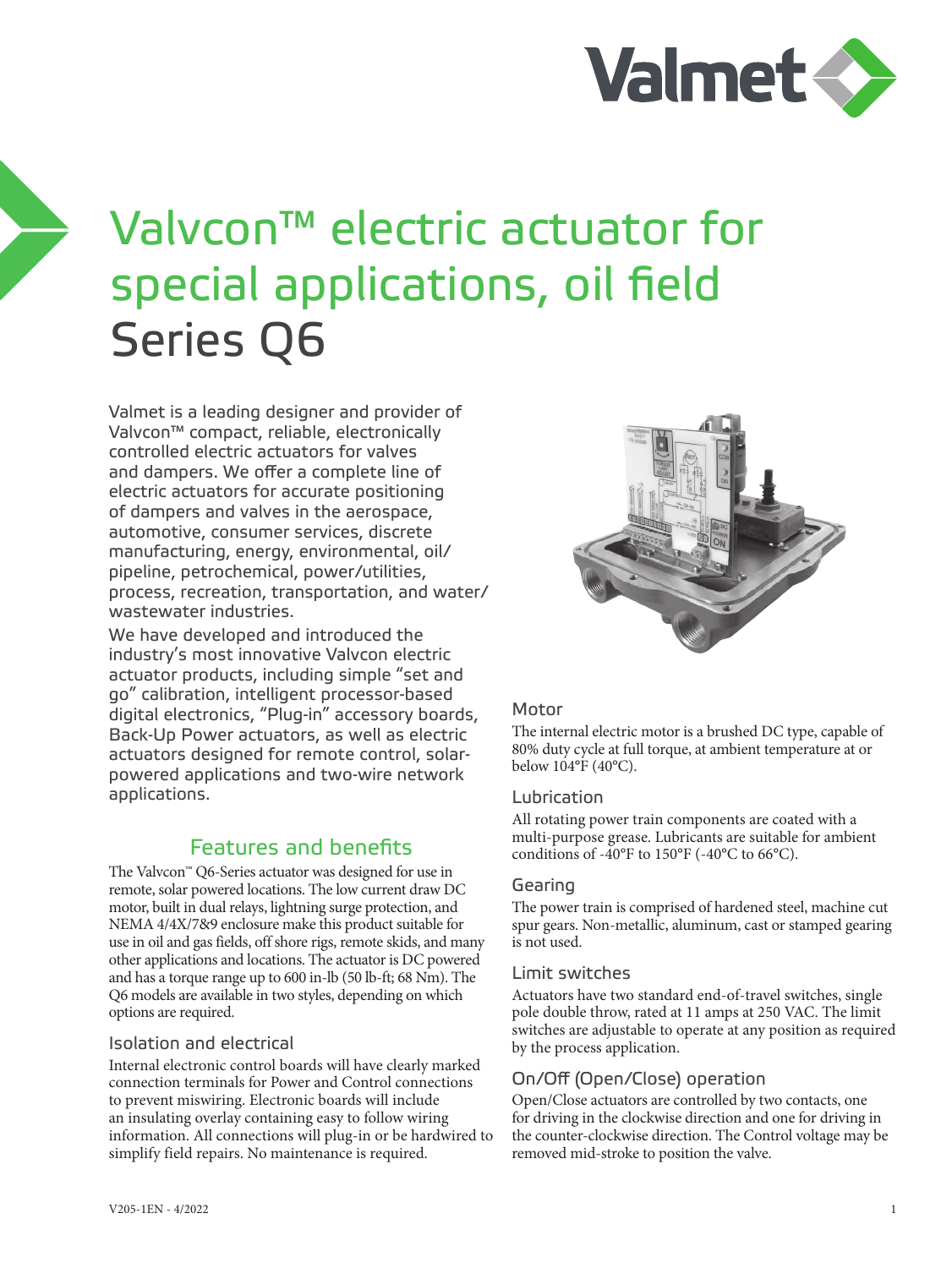#### Breakaway torque

Designed for efficiency and reliability, all Valvcon™actuators deliver the power you need when and where it is needed. With efficient gear trains and motors these actuators are rated at breakaway torque. Immediately upon power up, the actuator supplies the rated torque — when it is needed to break the valve away from its seat. Other manufacturer's actuators may be rated at running torque, but actually deliver significantly less breakaway torque.

#### Common features at a glance!

- Ideal for Remote, Solar Power Locations using RTUs
- Built-in Dual Relays Provide Signal Isolation
- Low current draw
- Two auxiliary limit switches
- One PC board (motherboard only)
- LED input power indicator
- ISO 5211 Mounting
- CSA Approved



# Q6-series data

| <b>Series</b> | <b>Torque</b>                                                            | <b>Voltage</b><br>(VDC) | Amp draw<br>(running)               | Amp draw<br>(idle) | Cycle time<br>(90)<br>degrees) | Duty cycle | <b>Operation</b> | Enclosure               | Temp.<br>range                    |
|---------------|--------------------------------------------------------------------------|-------------------------|-------------------------------------|--------------------|--------------------------------|------------|------------------|-------------------------|-----------------------------------|
| Q6            | $150$ lb-in:<br>12 lb-ft; 17 Nm<br>tο<br>$600$ lb-in:<br>50 lb-ft; 68 Nm | 12                      | $.3$ (no load)<br>$1.3$ (full load) | 3mA                | 15 seconds                     | 80%        | Reversing        | <b>NEMA</b><br>4/4X/7&9 | $-40 - 150$ °F<br>$(-40 - 66$ °C) |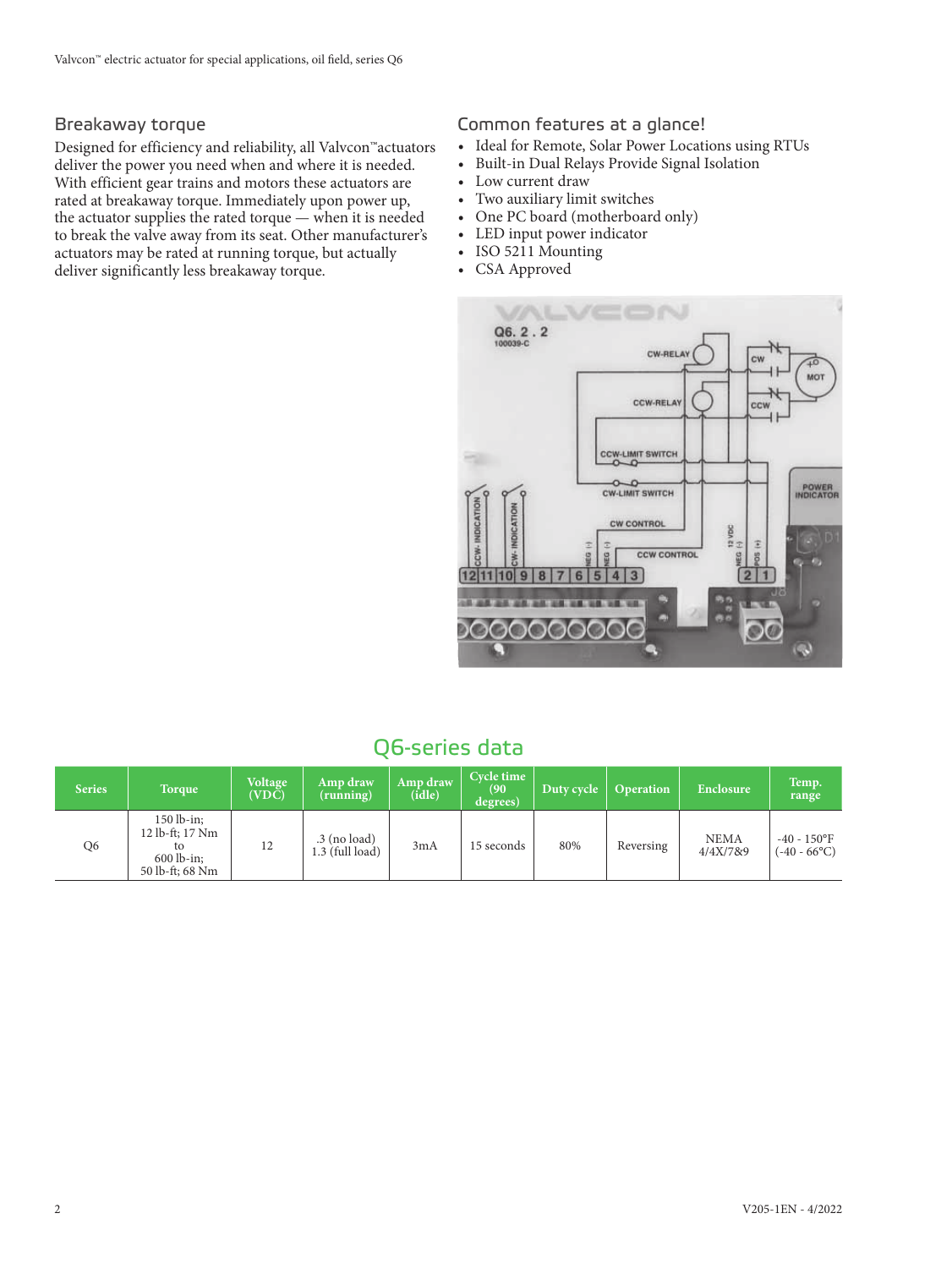

# Q6-series enclosure

ALL DIMENSIONS IN INCHES